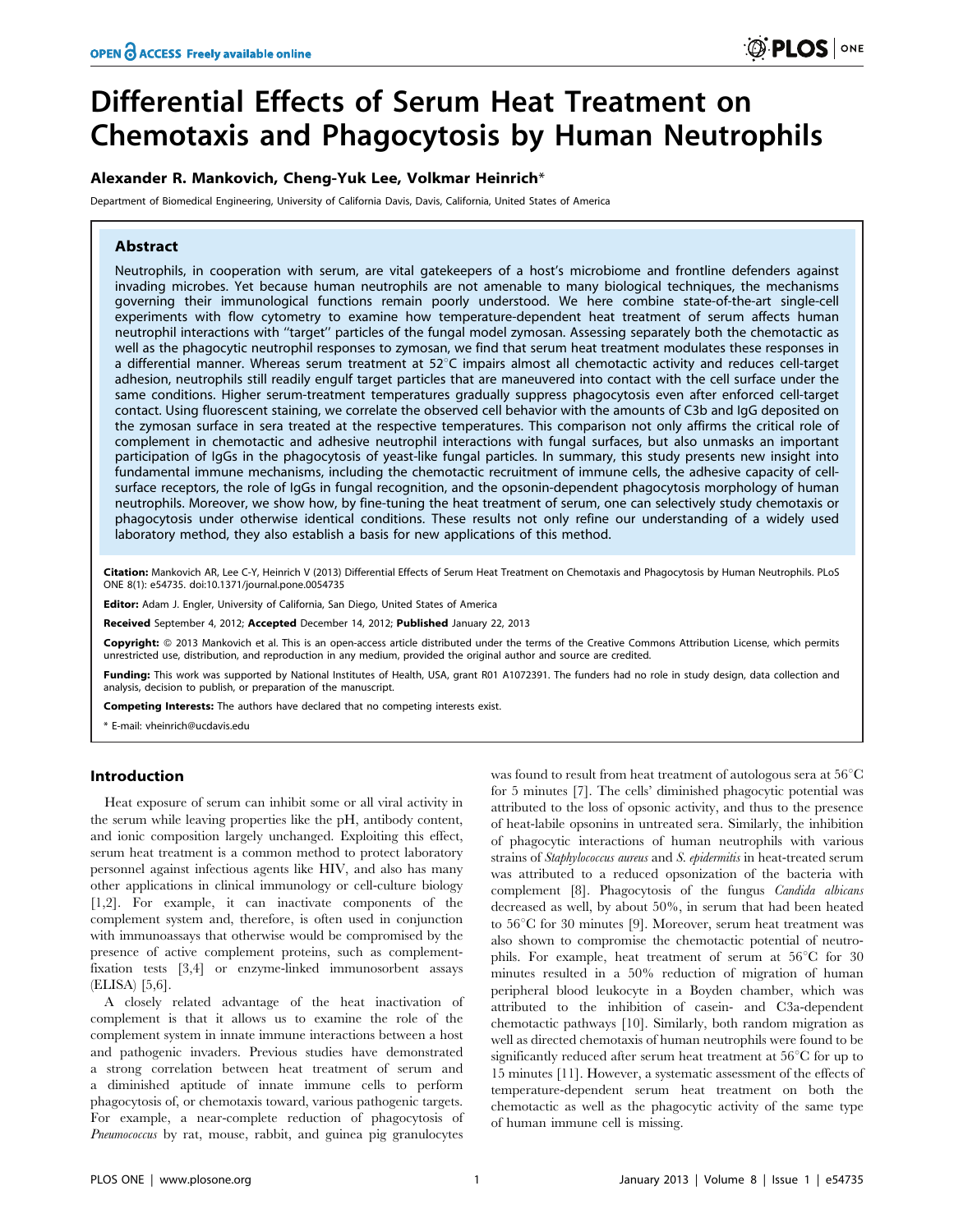In our own single-cell in-vitro studies of host-pathogen interactions we routinely supplement buffers with heat-treated, usually autologous serum [12,13]. This is done primarily to maintain innate immune cells in a quiescent state prior to their first contact with the pathogenic targets of interest, which ensures that the cell response commences from a well-defined baseline [14]. A closer look at the effects of serum heat treatment recently revealed a surprisingly strong dependence of our experimental results on the exact temperature that the sera had been exposed to. Remarkably, heat treatment at different temperatures appeared to affect the chemotactic and phagocytic activity of immune cells in a differential manner. These findings have important implications for both basic immunological research as well as clinical applications.

We therefore conducted an in-depth study of the effects of temperature-dependent serum heat treatment on interactions of human neutrophils with opsonized zymosan, an insoluble fraction from yeast cell walls often used to mimic fungal infection [15,16]. The cell-target interactions are examined on two complementary levels, i.e., by flow cytometry, and in single-live-cell/single-target experiments. This two-pronged approach combines the statistical power of high-throughput data acquisition with the exceptional detail afforded by high-resolution (both temporal and spatial) inspection of one-on-one encounters between cells and their targets. In the single-cell experiments, individual cells and target particles are maneuvered first into close proximity of each other by dual-micropipette manipulation. To assess pure chemotactic activity, a chosen pair of non-adherent cell and target are held at a well-defined, easily adjustable distance for the desired period of time. If required, this technique also allows us to gently wash away chemoattractants, and to relocate the target at will to opposite sides of the cell. Eventually, the target particle is brought into contact with the cell and released, which allows us to examine cell-target adhesion (and if needed, to compensate for its lack by enforcing prolonged contact) as well as subsequent phagocytosis on a single-cell basis.

The opsonized zymosan particles used as targets in this study are prepared by pre-incubation in autologous sera that had been heat treated at various temperatures. To assess the effect of this treatment, we perform four types of experiments and interrelate their results. First, we characterize the amounts of C3b and IgG on the surface of opsonized zymosan by fluorescent staining. Second, we examine the purely chemotactic response of individual human neutrophils to these particles. Third, we quantify the time course of single-cell phagocytosis of the particles by neutrophils. Fourth, we carry out cell-target recognition bulk assays by flow cytometry (FCM).

# Results

# Temperature-dependent Opsonization of Zymosan with C3b and IgG

We first addressed the question how serum heat treatment at various temperatures affects the deposition of the most common heat-labile (C3b) and heat-stable (IgG) opsonins onto the surface of zymosan particles. The particles were incubated in buffers containing 10% autologous serum that had been heat treated at 40, 44, 48, 52, and  $56^{\circ}$ C. Particles incubated in buffer containing 10% untreated serum (which had been kept at  $37^{\circ}$ C for the same time as used to prepare the heat-treated samples) served as a positive control. Our negative control consisted of plain particles, i.e., particles that were never exposed to serum.

We fluorescently labeled the autologous-serum-pre-opsonized (ASPO) zymosan particles, as well as their plain counterparts, with FITC-conjugated anti-C3b or Alexa-Fluor®-488-conjugated anti-IgG antibodies. We then measured the fluorescence per particle of  $\sim$ 20,000 particles of each sample by flow cytometry. Figure 1 presents example histograms of the fluorescence intensity of three different samples of zymosan particles. The fluorescence of plain particles (negative control) incubated with both staining antibodies was negligible. Large amounts of both complement C3b as well as immunoglobulins were detected on the surface of particles opsonized with normal serum  $(37^{\circ}C;$  positive control). In contrast, we observed a clear difference between the efficiency of zymosan opsonization with C3b and IgG after incubation with  $56^{\circ}$ Ctreated serum. Whereas the amount of complement fragments deposited by 56°C-treated serum onto the zymosan surface was diminished to the level of the negative control (Fig. 1A), the amount of detected IgG remained as high as the positive control at this temperature (Fig. 1B).

Figure 2 depicts the overall temperature dependence of the opsonization pattern of zymosan incubated with the heat-treated sera. A sharp decrease in C3b deposition occurred in the narrow range of serum-treatment temperatures of  $48-52^{\circ}$ C. Opsonization with serum that had been heated to  $52^{\circ}$ C or higher resulted in C3b levels on the zymosan surface that were as low as the negative control. In stark contrast, deposition of IgG onto the zymosan surface remained high at all serum-treatment temperatures. Importantly, the IgG levels stayed at all temperatures significantly above the negative control (with p-values ranging from  $\leq 10^{-4}$  to 0.003), and did not consistently drop below the positive control.

# Temperature-dependent, Purely Chemotactic Activity in Single-cell/Single-target Encounters

We next explored how temperature-dependent serum heat treatment affects the aptitude of human neutrophils to sense a yeast-like fungal particle like zymosan from a distance. We use the term ''pure chemotaxis'' to denote a chemically triggered, local cell response that is not biased by interference from other, often simultaneously occurring processes, most notably adhesive cellsubstrate interactions [13]. Usually a purely chemotactic response takes the form of a protrusion extended by the cell toward the chemotactic stimulus. It is best observed with cells that are not in contact with an adhesive substrate, such as cells that are held by gentle micropipette suction above the chamber bottom [13,17,18].

Our approach to examine the purely chemotactic activity of non-adherent neutrophils is demonstrated in Fig. 3. In a typical experiment, a target particle and an initially quiescent cell were picked up at the tip of micropipettes and lifted above the chamber bottom. First, the cell and target were held at a distance of  $10 \mu m$ for 3 minutes. If the cell responded by protruding a chemotactic pseudopod toward the target, the target was sequentially maneuvered to different locations around the cell (at well defined time intervals, and maintaining a consistent cell-target distance). On the other hand, if the cell did not exhibit chemotactic activity, the target was moved closer to the cell (to a distance of  $5 \mu m$ , and eventually  $2.5 \mu m$ ), followed by the same procedure as above. Finally, the target was brought into soft physical contact with the cell and released from its pipette (see next section). Throughout the experiment, we continually adjusted the cell-aspiration pressure to maintain a more or less constant cell projection in the pipette (which provides an estimate of the cortical tension of the cell via Laplace's law if needed [19]).

In buffer containing 10% autologous serum that had been heat treated at  $48^{\circ}$ C, twelve out of twelve neutrophils (from three donors) formed pronounced chemotactic pseudopods that clearly grew toward the respective positions of zymosan particles (Fig. 3A). Our analysis of this purely chemotactic behavior is illustrated in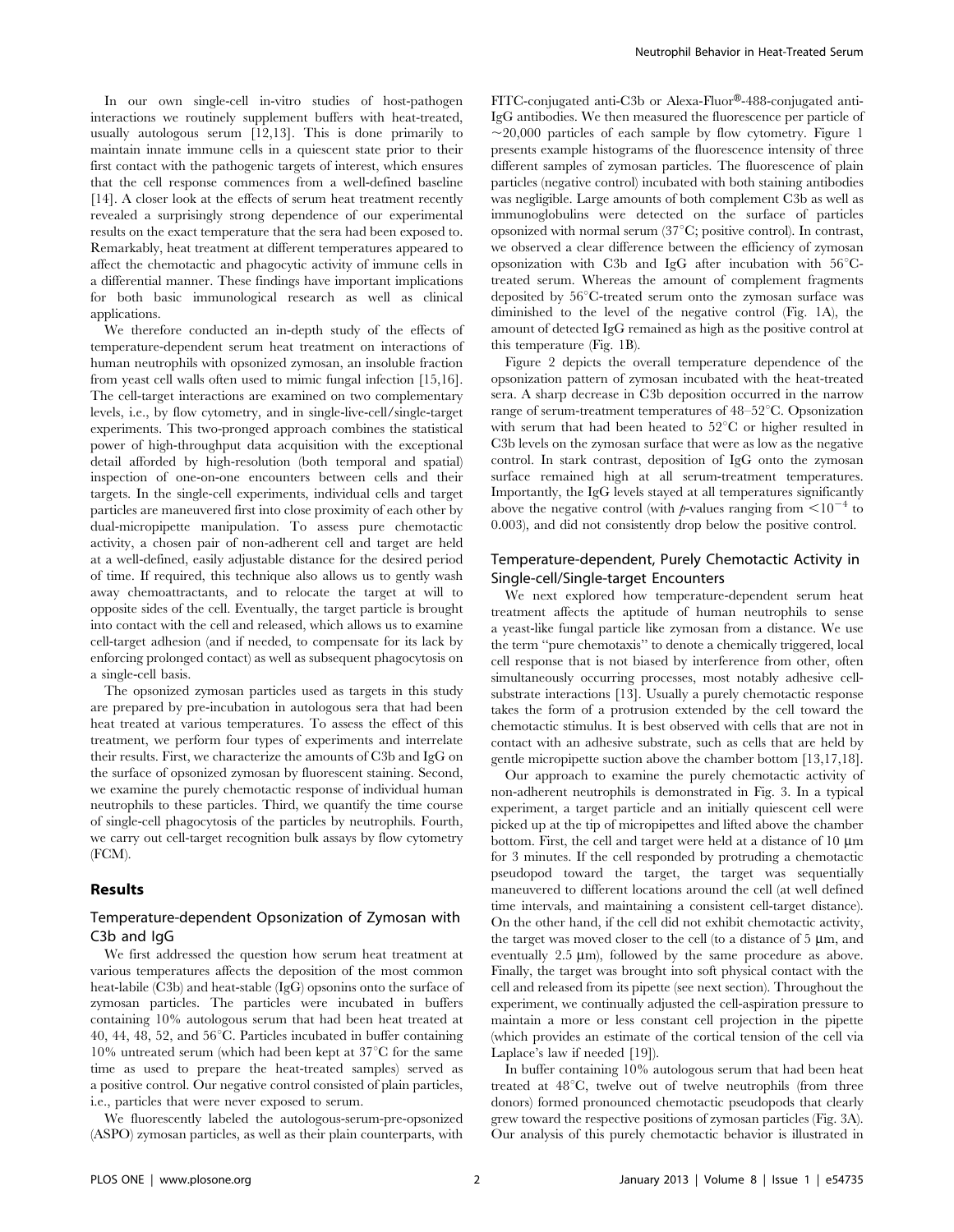

Figure 1. Example histograms of the fluorescence intensity of stained zymosan particles measured by flow cytometry. (A) Results of staining with FITC-conjugated anti-C3b. (B) Results of staining with Alexa-Fluor®-488-conjugated anti-IgG. In all cases, the particles had been incubated in three different buffers, i.e., serum-free HBSS ("plain"), HBSS with 10% untreated autologous serum (37°C-ASPO), and HBSS with 10% autologous serum that had been heat-treated at  $56^{\circ}C$  ( $56^{\circ}C$ -ASPO). The legend included in (A) applies to all panels. doi:10.1371/journal.pone.0054735.g001

Figs. 3B and 3C. We tracked the tip of the protrusive pseudopod in recorded video images using custom-written software. Positional traces such as shown in Fig. 3C substantiated that the pseudopod did not gradually turn to follow the target particle to its new position. Instead, relocation of the zymosan particle led to the retraction of the previous pseudopod and the formation of a new one from an initially unperturbed cell-surface region facing the new particle position. The positional traces also allowed us to characterize the pseudopod's time-dependent behavior, including its maximum extension as well as the speeds of protrusion and retraction.

Most examined cells sensed the particle over a distance of  $\sim$ 5 µm and initiated the formation of a pseudopod within  $\sim$ 1 minute after the zymosan particle was placed at this distance in buffer containing  $48^{\circ}$ C-treated serum (Figs. 3D and 3E). The average lengths of the pseudopods were in the range of  $\sim$ 3–  $5 \mu m$  (Fig. 3F), and the average speeds of pseudopod extension and retraction were  $\sim$ 27.0 $\pm$ 7.2 (SD) nm/s and 32.2 $\pm$ 7.6 (SD) nm/s, respectively. Intriguingly, there appeared to be consistent donor-dependent variations in chemotactic activity (Fig. 3), although a systematic exploration of this dependence will require a larger donor pool than used in this study. Similar

cell behavior was observed with serum that had been treated at lower temperatures. In stark contrast, the neutrophil chemotactic activity was completely suppressed in serum that had been heated to  $52^{\circ}$ C (as verified with twelve cells from three donors) or higher.

# Quantitative Analysis of the Time Course of Temperaturedependent, Single-cell Phagocytosis

In previous work, we have extensively validated our dualmicropipette approach to quantify single-cell phagocytosis and demonstrated its ability to expose cell behavior that has eluded traditional techniques [12,13,14,19,20]. Here, the micropipette experiments were designed to inspect both chemotaxis (see previous section) as well as phagocytosis for each selected neutrophil (Fig. 4). Irrespective of whether or not a cell exhibited chemotactic activity, it was eventually maneuvered into physical contact with the respective target particle. The particle was then released from its holding pipette. Whether or not the cell was able to keep hold of the particle provided a qualitative measure of the overall strength of the cell's adhesive interactions with the target surface. The cell behavior resulting from sustained cell-target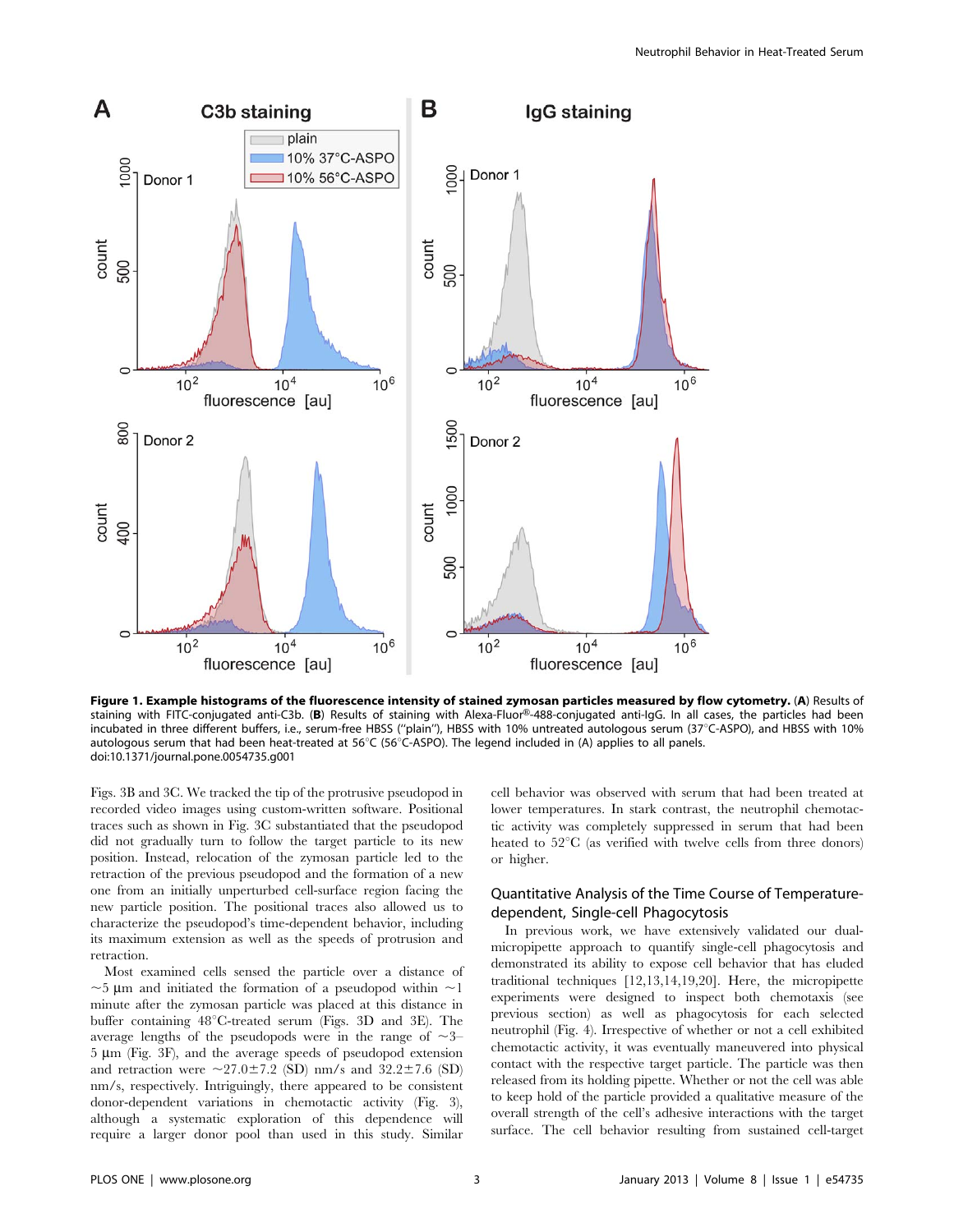

Figure 2. Summary of the FCM assessment of the temperature-dependent deposition of C3b and IgG onto the surface of serumopsonized zymosan. (A) Results of staining with FITC-conjugated anti-C3b. (B) Results of staining with Alexa-Fluor®-488-conjugated anti-IgG. The first three columns depict example data obtained with sera from different, healthy donors. The rightmost column summarizes the results for a total of 3 donors. Values are block-centered means  $\pm$  SD. doi:10.1371/journal.pone.0054735.g002

contact allowed us to characterize the time course of the ensuing phagocytosis (Fig. 4).

Serum-treatment temperatures of up to (and including)  $52^{\circ}$ C did not impair neutrophil phagocytosis of zymosan particles in single-cell experiments that enforced physical contact between cell and target. Even though the neutrophils lacked chemotactic activity in interactions with zymosan particles opsonized with serum treated at  $52^{\circ}$ C (cf. previous section), the cells readily phagocytosed these particles. We note though that in some experiments, it was necessary to prolong the cell-target contact time in order to establish firm adhesion between the neutrophil and zymosan. In the presence of serum treated at  $56^{\circ}$ C, on the other hand, phagocytosis was somewhat reduced, although far from completely suppressed: 4 out of 35 neutrophils did not engulf opsonized zymosan particles even after prolonged cell-target contact. The neutrophil behavior in this situation was overall more irregular. Remarkably, cells from some donors appeared to exhibit a consistently stronger phagocytic capacity than others.

The staining experiments of Fig. 2 established that the opsonin composition on the zymosan surface changes drastically in the range of serum-treatment temperatures of  $48-52^{\circ}$ C. At the lower temperatures, the particles present a mixture of bound complement and antibodies, whereas at the higher temperatures, the prevalent opsonins are antibodies. The results of our single-cell experiments suggest that as long as the serum-treatment temperature remained below  $\sim 56^{\circ}$ C, this difference did not appear to affect the neutrophils' principal aptitude to phagocytose zymosan particles. Yet this result still left room for the possibility that the detailed phagocytic cell response might be different for the two characteristic zymosan-opsonization patterns.

Hence, taking advantage of the ability of our single-cell approach to resolve small differences in the time course of phagocytosis, we next compared the time-dependent morphologies of neutrophils during the engulfment of zymosan particles presenting the different opsonization patterns. In particular, we examined the phagocytosis of zymosan particles opsonized in serum that had been treated at either  $48^{\circ}$ C or  $52^{\circ}$ C. Because we were only interested in phagocytic cell behavior here, the particles incubated with serum treated at 48°C were washed in serum-free buffer after pre-opsonization. For both target types, the buffer used in the actual single-cell experiments contained autologous serum treated at  $52^{\circ}$ C (which suppressed chemotaxis and helped to passivate the glass surfaces of cover slips and pipettes).

Careful inspection of the timelines of phagocytosis revealed a surprising difference between the neutrophil responses to zymosan particles whose surfaces presented these two distinct opsonization patterns (Fig. 4). In both cases, zymosan phagocytosis commenced with an initial protrusive cell deformation that at first "pushed" the attached particles outwards (i.e., away from the cell) by a small distance (marked by arrows in Figs. 4A and 4B). Accurate tracing of the particle position relative to the (opposite side of the) cell body allowed us to quantify the maximum outward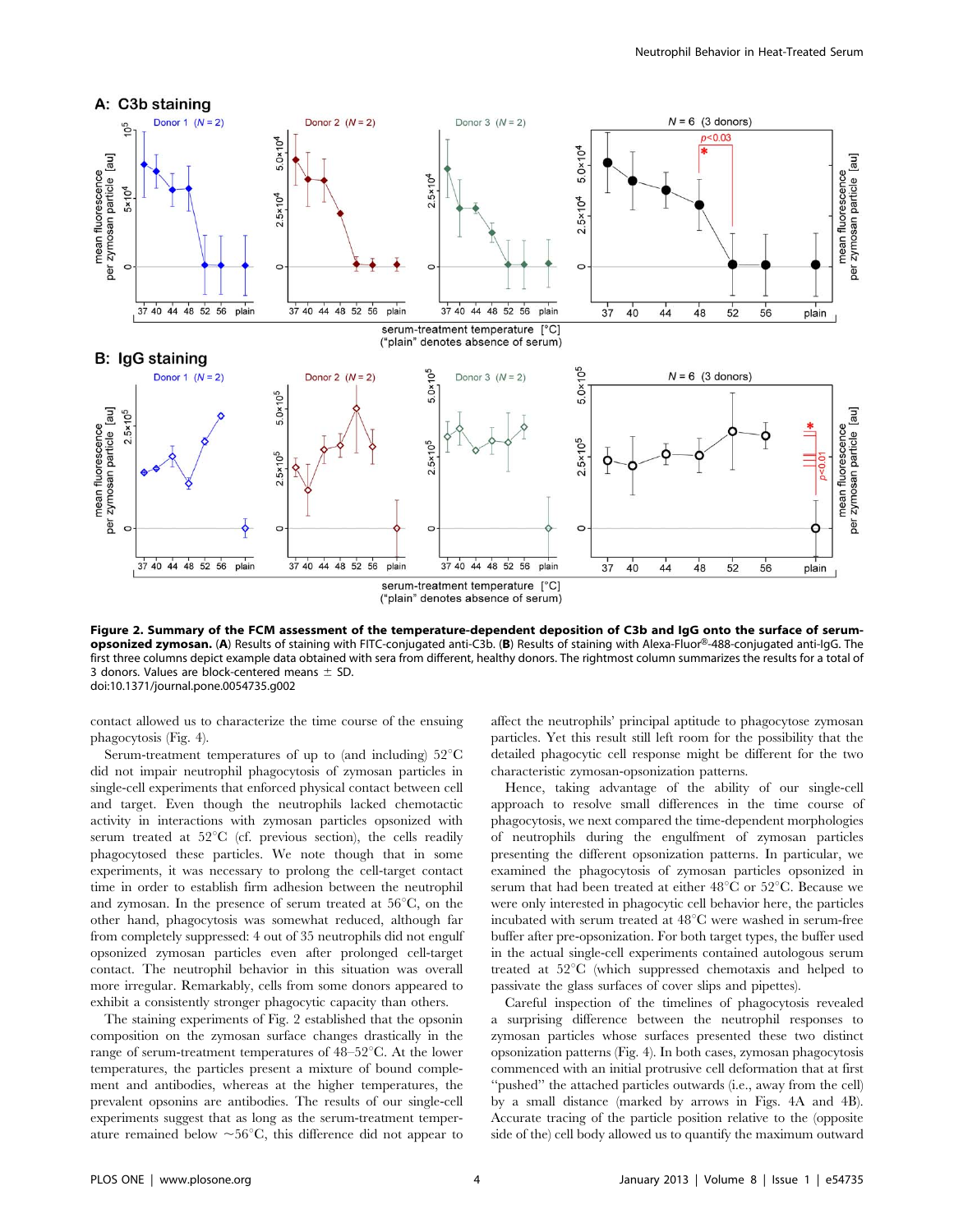![](_page_4_Figure_1.jpeg)

Figure 3. Single-cell/single-target experiment to quantify the purely chemotactic activity of non-adherent immune cells. (A) Using dual-micropipette manipulation, a zymosan particle is stepwise brought into close proximity of an initially passive neutrophil. In this configuration, chemotaxis takes the form of a cellular pseudopod that protrudes toward the zymosan particle and responds quickly to relocation of the particle. Relative times are included in each videomicrograph. (B) Analysis of the protrusion and retraction of pseudopods during complement-mediated chemotaxis of a neutrophil. The videomicrograph depicts the cell shortly after the zymosan particle had been relocated from position (1) to (2). Also shown is the positional trace of the tip of a pseudopod, where the time of particle relocation is indicated by a color change (red  $\rightarrow$  blue). Thus the blue trace follows the (mainly retracting) pseudopod after removal of the local chemoattractant source from position (1). (C) Cumulative traces obtained sequentially for three target positions. (D) Time elapsed between the placement of target particles at the given distance and the initiation of a chemotactic pseudopod local to the target. (E) Average target distance at which pseudopod formation started within 3 minutes. (F) Maximum length of chemotactic pseudopods. The experiments analyzed in (D)-(F) were performed in buffer containing 48 $\degree$ C-treated serum. Scale bars in (A) and (B) denote 10 um. Values in (D)–(F) are means  $\pm$  SD. doi:10.1371/journal.pone.0054735.g003

target displacement (Figs. 4C and 4D). We found that this maximum push-out distance was significantly larger for zymosan opsonized with 52°C-treated serum [0.77 $\pm$ 0.29 (SD)  $\mu$ m, N = 10] than in the case of zymosan pre-opsonized with  $48^{\circ}$ C-treated serum  $[0.11 \pm 0.13$  (SD)  $\mu$ m,  $\mathcal{N} = 16$ . In strong correlation with this push-out distance, the total engulfment time (time elapsed between the first visible cell deformation local to the target and the closure of the phagocytic cup, Fig. 4E) was longer with  $52^{\circ}$ Ctreated serum [it was  $125\pm72$  (SD) s for  $52^{\circ}$ C-treated serum versus  $78\pm25$  (SD) s for 48<sup>°</sup>C-treated serum]. Figures 4D and 4E also include data obtained in an earlier study where the same type of experiment was performed in buffer containing 10% autologous serum that had been heat treated at 56 ( $\pm$ 2) °C ( $N$ = 22) [12]. Both the maximum push-out distance (Fig. 4D) as well as the targetengulfment time (Fig. 4E) are seen to exhibit a clear ''dose response" in the temperature range from  $48^{\circ}$ C to  $56^{\circ}$ C.

## Temperature-dependent Target Recognition in Bulk

Our final set of experiments examined bulk interactions of human neutrophils with opsonized, FITC-labeled zymosan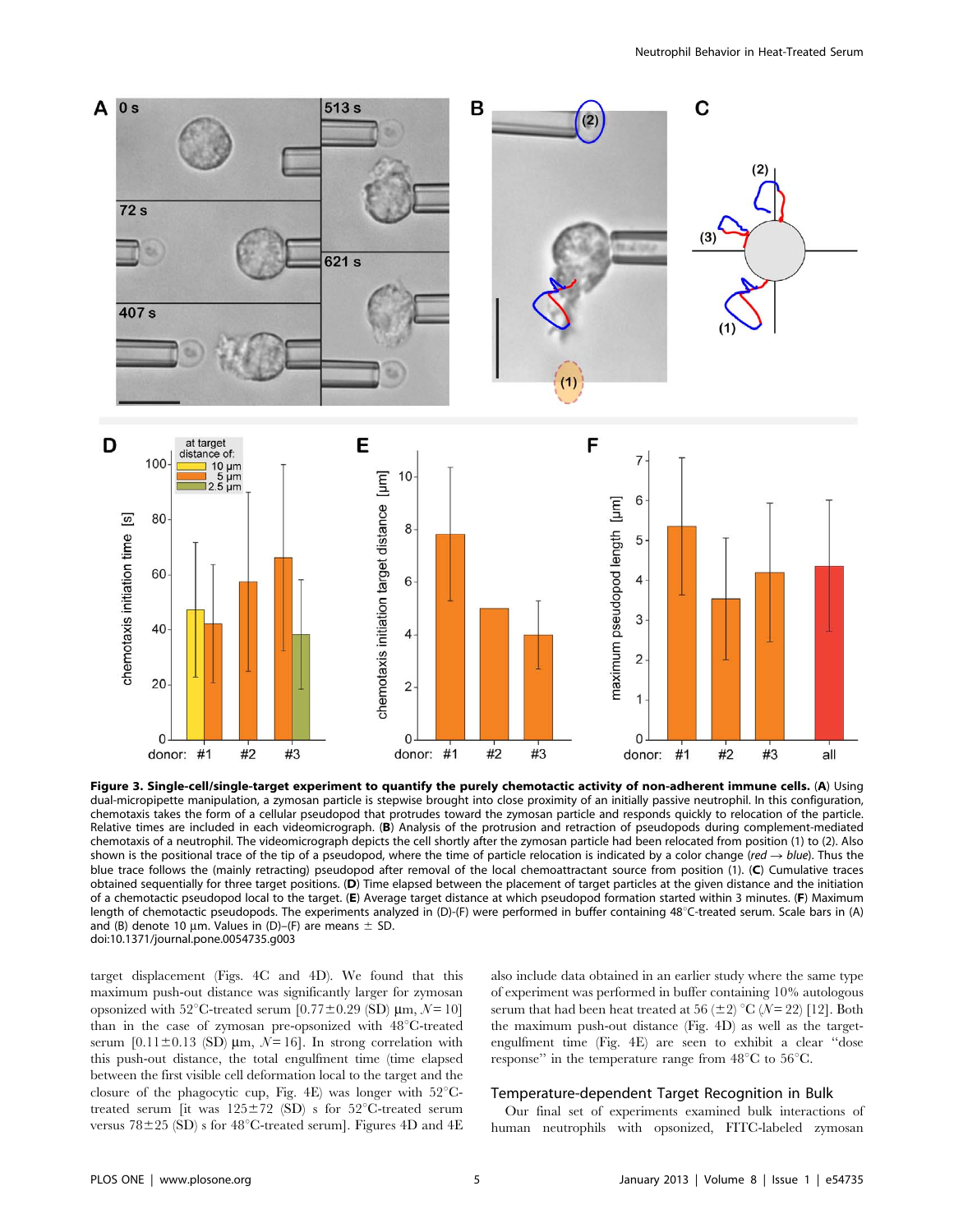![](_page_5_Figure_1.jpeg)

Figure 4. Single-cell/single-target experiment to quantify the time course of phagocytosis of initially quiescent immune cells. (A) Using dual-micropipette manipulation, a zymosan particle is ''handed over'' to an initially passive neutrophil. Subsequent videomicrographs illustrate the ensuing phagocytosis (relative times are included). An arrow marks the small pseudopodial ''pedestal'' that initially ''pushes'' the particle outwards. In this experiment, the zymosan particle was pre-opsonized with 48°C-treated serum and then washed. The experiment buffer was supplemented with  $52^{\circ}$ C-treated serum. (B) Same type of experiment as in (A), but here the particle was opsonized in the experiment buffer containing 52°C-treated serum. (C) Quantitative comparison of typical time-dependent positional traces of opsonized zymosan particles during single-cell phagocytosis by initially passive neutrophils. Two traces each are shown for zymosan opsonized with  $48^{\circ}$ C- and 52 $^{\circ}$ C-treated serum, respectively. The individual time axes were aligned for maximum overlap during the inward movement of the particles. The inset illustrates our analysis in terms of the maximum push-out distance of the target particle and of the total engulfment time. (D) Average maximum push-out distances of zymosan from measurements such as illustrated in (C) for the two types of opsonized zymosan particles. (E) Average target engulfment times for the same experiments as analyzed in (D). Scale bars in (A) and (B) denote 10 µm. Also included in (D) and (E) are the results of previous measurements (shown in a lighter color) where zymosan had been opsonized in 56°C-treated serum. Values in (D) and (E) are means  $\pm$  SD. doi:10.1371/journal.pone.0054735.g004

particles using flow cytometry. We again paid special attention to maintaining the quiescence of isolated neutrophils prior to their exposure to zymosan, and we minimized extraneous factors that might bias the outcome of such bulk measurements. For example, we avoided osmotic shock (such as inflicted when removing red blood cells by hypotonic lysis), as well as unnecessary compaction of cells by centrifugation, in particular in the presence of targets. Other measures included minimal fluid-shearing during blood draws and cell handling, and the use of calcium-free cell-storage

buffers until incubation with the targets. Most importantly, we performed all recognition experiments with non-adherent neutrophils, keeping the cell-target mixtures under continual gentle agitation in suspension by placing them on a roller. This appeared to be the only way to ensure that the frequency of cell-target encounters was not affected by the serum preparation (as would be the case if cells and targets were in contact with a substrate because serum can strongly modulate the mobility of both cells as well as targets in that situation).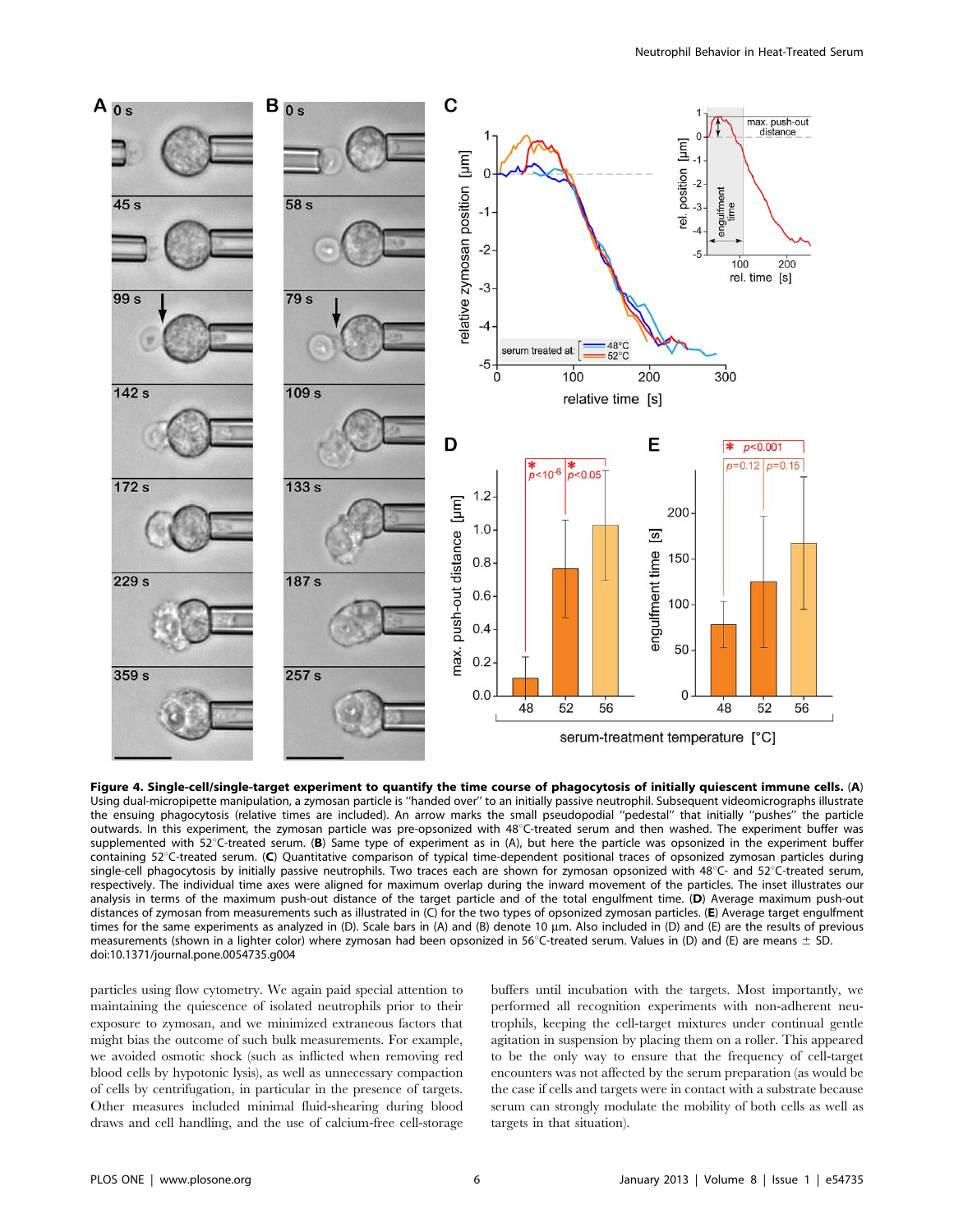Figure 5 depicts a typical series of FCM measurements evaluating the effect of serum heat treatment at select temperatures. A set of neutrophil (PMN) aliquots were simultaneously incubated with zymosan in buffers containing differentially heattreated, autologous serum. The graphs of Figs. 5A–5C not only illustrate the workflow of our analysis of the FCM data, but also present different views of the strong dependence of zymosan bulk recognition by neutrophils on the temperature used to treat the serum. Phagocytosis of opsonized zymosan was vigorous in sera that had been heated up to  $\sim$ 48°C, but was strongly suppressed in sera treated at  $52^{\circ}$ C and  $56^{\circ}$ C. Our summary of this example series (Fig. 6) includes all used serum-treatment temperatures. Based on data such as shown in Fig. 5C, we employed two complementary measures to quantify the cell-target interactions: the mean fluorescence intensity per neutrophil, and the fraction of neutrophils associated with at least one zymosan particle [21].

Figure 7 presents example plots of the mean values ( $\pm$  standard deviations) of both of these measures for three donors, as well as a summary of all FCM phagocytosis experiments (consisting of 18 series of measurements for a total of 6 donors). The data corroborated the progressive inhibition of zymosan phagocytosis at moderate-to-high serum-treatment temperatures. Remarkably, the drop of the mean fluorescence per neutrophil to the level of the negative control occurred in a temperature range that was  $\sim$ 3–  $4^{\circ}$ C lower than the temperature window that marked the decrease of the fraction of neutrophils that had engulfed at least one particle (cf. also Fig. 6). For example, between 40% and 60% of neutrophils from our 3 main donors still recognized zymosan particles that had been pre-opsonized in buffer containing  $52^{\circ}$ Ctreated serum (this fraction appeared to depend on the donor), but the mean fluorescence per cell was already quite low at this serumtreatment temperature (although often it was still higher than the fluorescence level of the negative control). It thus appeared that the temperature-dependent, overall phagocytic capacity of neutrophils (measured by the mean fluorescence per neutrophil) strongly correlated with serum-treatment conditions that resulted in zymosan opsonization with both C3b as well as IgG (cf. Fig. 2). On the other hand, the principal ability of neutrophils to recognize and phagocytose opsonized zymosan particles (measured by the fraction of neutrophils with at least one particle) appeared to mirror more closely the outcome of our single-cell phagocytosis experiments.

#### **Discussion**

Although complement proteins are among the most-studied serum-borne effectors of the innate immune response, their actual contribution to the opsonic activity of serum often remains unclear. In addition, the role of complement is not limited to opsonization. For example, specific biochemical features on the surface of pathogens can activate complement enzymes, which then cleave other complement proteins and produce chemoattractant peptides [22,23]. Facilitated by their small size, these peptides spread quickly by diffusion and recruit innate immune cells via chemotaxis. Such chemotactic priming also affects the adhesive and phagocytic potential of immune cells [22], providing an alternate route of phagocytosis enhancement by complement that is distinct from opsonization. In this study we have focused on two cornerstones of complement-mediated interactions between human neutrophils and pathogens. The first is opsonization of microbes with C3b, a step common to all three complementactivation pathways (i.e., the classical, alternative, and lectin pathways). The second is the production of chemoattractants at the surface of microbes, in particular the anaphylatoxin C5a, one

of the most potent inflammatory peptides. C5a is produced downstream from C3b opsonization during complement interactions with microbes. Thus, heat inactivation of those complement enzymes that are required for opsonization with C3b (such as C3 convertases) is expected to impair C5a-mediated chemotaxis as well. However, it has been less clear whether chemotaxis-specific enzymes such as the C5-convertase remain active up to the temperatures that disable C3b opsonization.

The response of innate immune cells to serum-opsonized zymosan is broadly thought of as a prototypical example of complement-mediated host-pathogen interactions. At a first glance, this is a plausible assumption, given that zymosan originally was prepared to remove complement 3 from serum and thus has a high affinity to C3 [15,24]. On the other hand, immunoglobulins constitute the second largest protein fraction (after albumin) of human serum, with IgGs being the most abundant sub-fraction (typical serum concentrations of IgG and C3 are 5–19 mg/mL and 0.8–1.5 mg/mL, respectively [25,26]). The IgG fraction includes antibodies against the glycans  $\beta$ -glucan and mannan [27,28], which together account for  $\sim$  75% of the dry mass of zymosan [16]. Therefore, it seems reasonable to expect that at least some antibodies participate in zymosan opsonization. We note that while we focus on the most common opsonins of fungal surfaces in this study, other serum components might also participate in zymosan opsonization.

Flow cytometry of fluorescently stained, opsonized zymosan particles confirmed that normal human serum deposits large amounts of both C3b as well as IgG onto this fungal model surface (Figs. 1 and 2). Moreover, an intriguing temperature dependence of the zymosan-opsonization pattern emerged when we labeled particles that had been incubated with differentially heat-treated serum. Whereas C3b deposition was progressively depressed at increasing serum-treatment temperatures, the amount of IgG on the zymosan surface remained more or less constant up to  $\sim$  48 $^{\circ}$ C, and then appeared to increase slightly. Even though labeling of IgG with fluorescent secondary antibodies did not reveal a significant temperature dependence, we expect the microstructure of the deposited IgG to be affected by higher temperatures. Immunoglobulins are known to denature and aggregate at high temperatures [29,30], consistent with the apparent slight increase in IgG-opsonization of zymosan. We also observed an increased forward-scatter in the FCM data at higher temperatures, indicating that the zymosan particles themselves were prone to clustering at these temperatures.

Our analysis of human neutrophil interactions with zymosan revealed that the temperature-dependent depression of chemotaxis and phagocytosis was not synchronized. For example, single-cell chemotactic activity appeared normal at 48°C but was completely eliminated in serum treated at  $52^{\circ}$ C. This chemotactic inactivation correlated well with our measurements of C3b levels on the zymosan surface, implying that pure neutrophil chemotaxis toward fungal targets was mediated by complement, presumably C5a [22]. Yet at the same serum-treatment temperature, all neutrophils in single-cell experiments, and  $\sim$ 40% of cells in flowcytometry bulk assays, were still able to phagocytose opsonized zymosan. Even when the serum had been heated to  $56^{\circ}$ C, the majority of neutrophils examined in single-cell experiments completed phagocytosis. We attribute this persistent recognition of zymosan by human neutrophils to IgG-mediated cell-target interactions, which also is supported by the presence of large amounts of IgG on the zymosan surface at all temperatures (bearing in mind though that IgG denaturation at high temperatures will eventually inhibit phagocytosis). Therefore, it seems reasonable to assume that IgG opsonization also plays an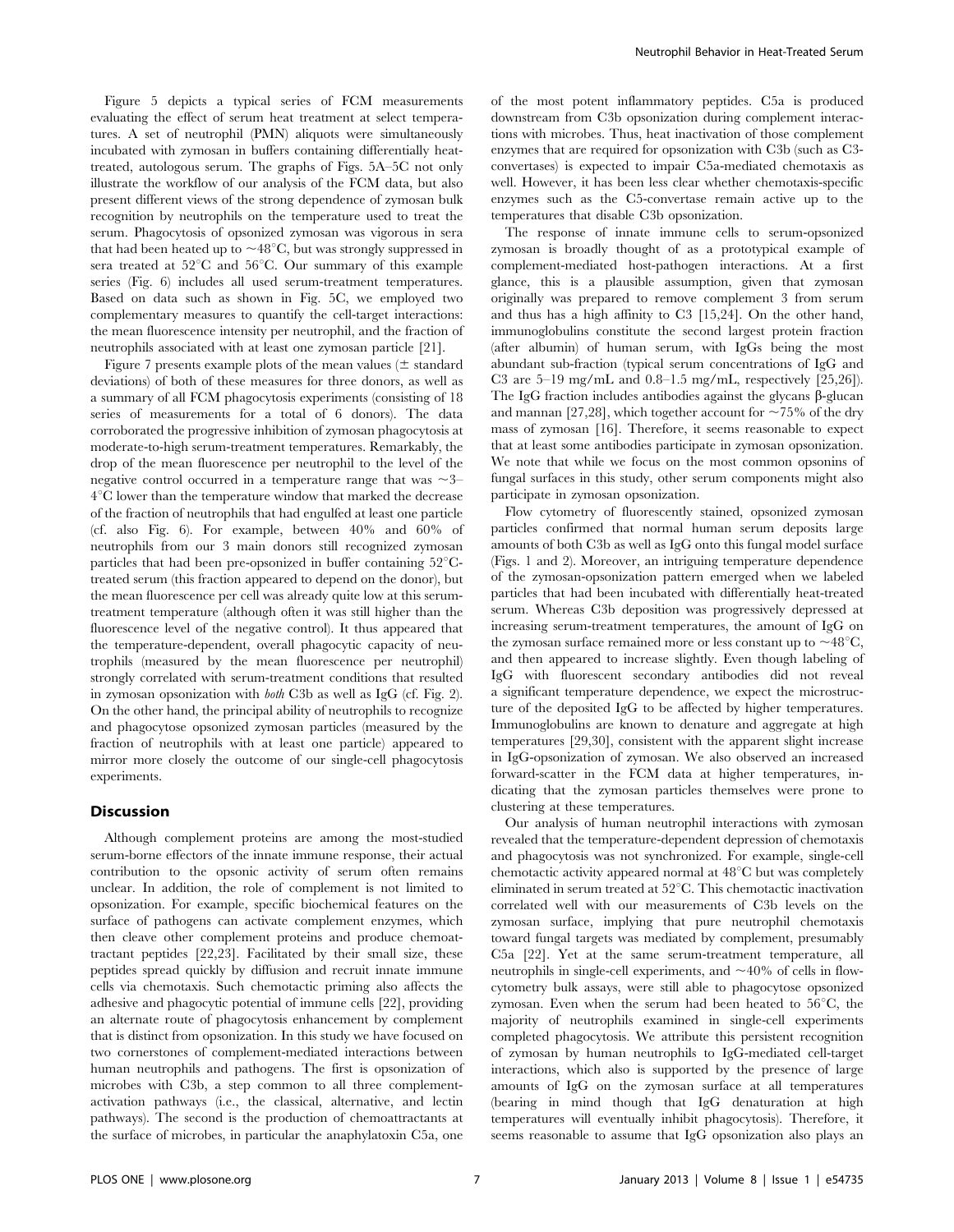![](_page_7_Figure_1.jpeg)

Figure 5. FCM analysis of bulk interactions of human neutrophils with zymosan particles in differentially heat-treated serum (HTS). (A) Plots of forward versus side scatter were used to delineate the region of FCM events that contains neutrophils. The scatter data of purified neutrophils (top panel) were included in all other panels for comparison (gray symbols). (B) Forward scatter height-versus-width density plots of the FCM events of the neutrophil gate defined in (A). These plots were used to further discriminate single-neutrophil events from coincidence events. (C) Histograms of the FITC fluorescence intensity of the events of the gate of (B) reveal varying degrees of neutrophil association with fluorescent zymosan particles. Also shown are the respective data for isolated neutrophils (obtained in the absence of zymosan; "iso-PMN"; top row), and for a mixture of neutrophils and un-opsonized zymosan (negative control; ''plain''; bottom row). doi:10.1371/journal.pone.0054735.g005

important role in the recognition of fungi opsonized with normal (untreated) serum. Our experiments have thus identified a narrow

temperature window that can unmask the contribution of coopsonization of fungal surfaces with IgG to the recognition of these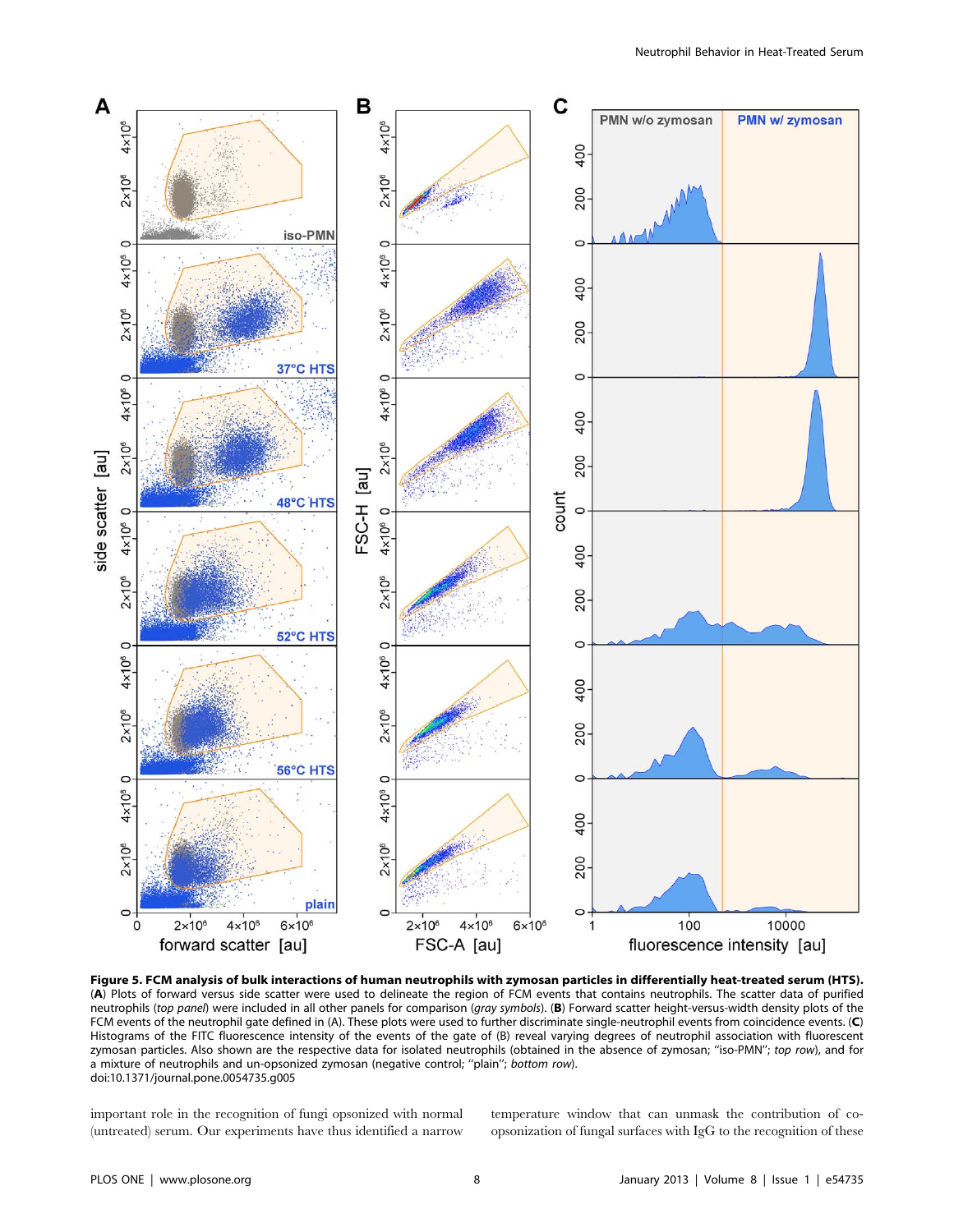![](_page_8_Figure_0.jpeg)

Figure 6. Example measurements of the uptake of fluorescent zymosan particles by human neutrophils. Fluorescence data such as shown in Fig. 5C were used to determine the mean fluorescence per neutrophil (this average includes all neutrophils), as well as the fraction of neutrophils that have associated with at least one zymosan particle, as a function of the serum-treatment temperature. doi:10.1371/journal.pone.0054735.g006

surfaces by innate immune cells (a contribution that is obscured at lower serum-treatment temperatures by more prominent complement effects, and at higher temperatures by the inhibitory effect of heat-denatured IgG).

Why then is there such a noticeable difference (when using serum treated at temperatures  $\geq 48^{\circ}$ C) between the outcome of single-cell phagocytosis experiments and the overall phagocytic capacity reported by the mean fluorescence per neutrophil in bulk assays (top-right panel of Fig. 7)? The main difference between these two types of experiment lies in the nature of cell-target encounters. In bulk assays in suspension, contacts occur at random and, unless the cell is capable of holding on to the target, are very brief. In contrast, dual-micropipette manipulation allows us to control both the strength as well as the duration of enforced celltarget contacts. Our finding that these two types of cell-target contact lead to quantitatively different phagocytic behaviors evinces that the cells' propensity to form sufficiently strong adhesive interactions with the zymosan surface is a key determinant of their overall phagocytic capacity, which also has been demonstrated by computer simulations of phagocytosis [20,31]. In view of the low affinities of  $Fc\gamma$  receptors IIA and IIIB, a primary candidate that is likely to sustain cell-target adhesion is complement receptor 3 (CR3; synonyms: Mac-1,  $\alpha_M \beta_2$  integrin, CD11b/ CD18) [32,33]. CR3 is a highly regulated, multitasking integrin that is critically involved in leukocyte adhesion and migration [34,35,36]. One of CR3's multiple ligands is C3b [37,38]; however, to form a strong bond with C3b, CR3 must be in a high-affinity conformation [36,39,40]. The multitude of biochemical triggers that can activate CR3 include cross-linking of  $Fc\gamma$  receptors [41] and C5a-binding to the G-protein-coupled receptor C5aR (CD88). Our results show that neutrophil interactions with serum-opsonized zymosan stimulate both of these CR3-activating triggers, supporting the significance of CR3 as a key mediator of neutrophil adhesion to fungal surfaces [42]. Even at serum-treatment temperatures of  $52^{\circ}$ C or higher (where

![](_page_8_Figure_5.jpeg)

Figure 7. Summary of the FCM assessment of interactions between neutrophils (PMNs) and fluorescent zymosan particles in suspension as a function of serum heat treatment. The first three columns depict example data obtained with neutrophils and autologous sera from three different, healthy donors. The rightmost column summarizes the results for a total of 6 donors. Values are block-centered means  $\pm$  SD. doi:10.1371/journal.pone.0054735.g007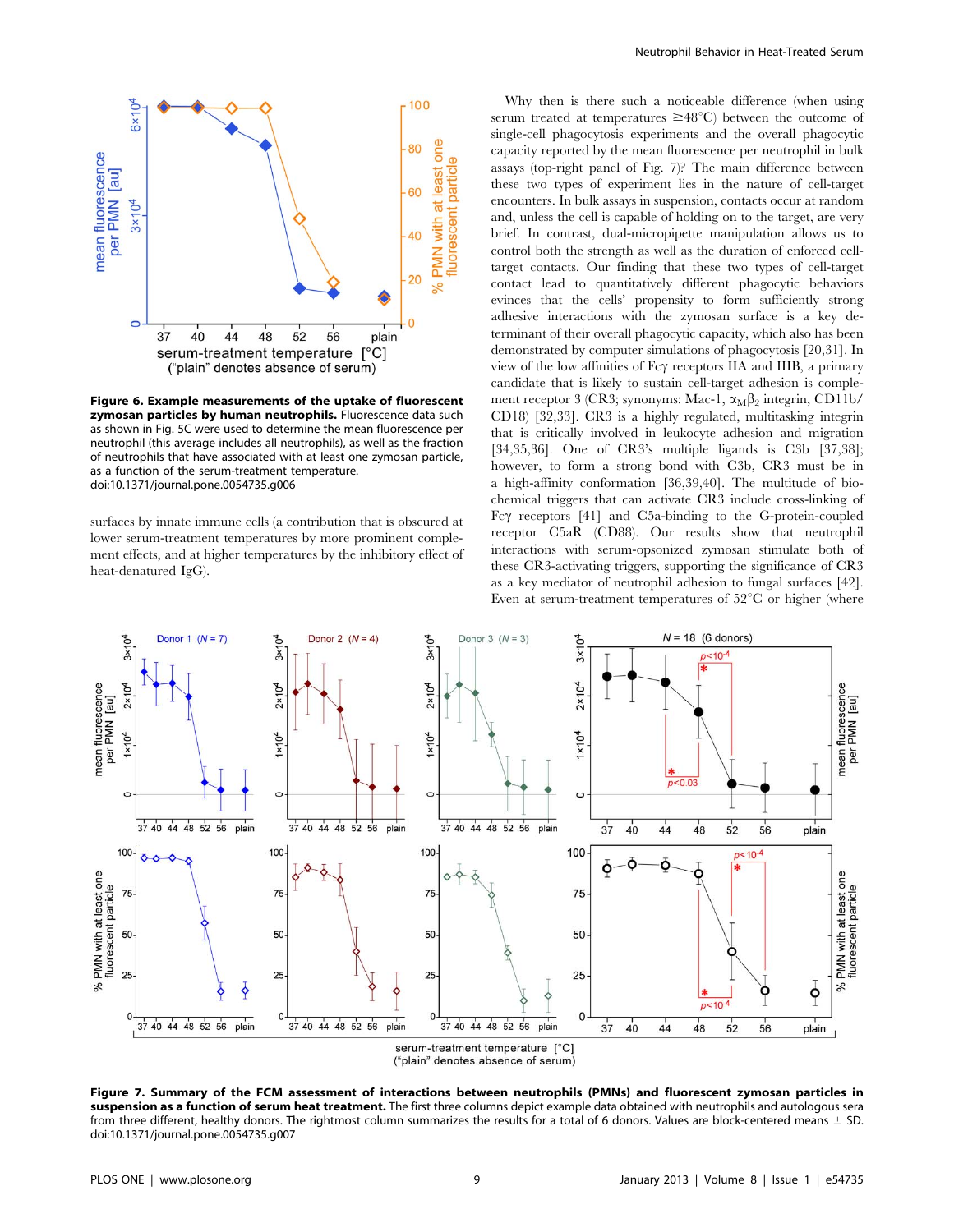C3b is no longer deposited onto the zymosan surface), CR3 can still support adhesion via its binding region for  $\beta$ -glucans [43,44,45], presumably in cooperation with  $Fc\gamma$  receptors. Other receptors that can directly recognize native constituents of fungal surfaces do not appear to play a major role at this early stage of neutrophil-zymosan interactions. For example, human neutrophils do not express the mannose receptor [46] and only small amounts of  $\beta$ -glucan receptors like dectin-1 [33].

Intriguingly, the time-dependent neutrophil morphology during phagocytosis of zymosan changes significantly in the higher range of serum-treatment temperatures (Fig. 4). We have previously attributed the peculiar neutrophil ''pedestal'' that initially pushes adherent zymosan particles outwards to a weakening of cytoskeletal membrane anchors, i.e., structural linkages between the intracellular domains of engaged cell-surface receptors and the actin cytoskeleton [12,13,31]. This explanation is consistent with the progressive impairment of adhesive cell-target interactions at increasing serum-treatment temperatures. One might even speculate that the cell-morphology change could reflect a growing involvement of  $Fc\gamma$  receptor IIIB in cell-target attachments in this temperature range.  $Fc\gamma$ RIIIB is by far the most abundant  $Fc$ receptor on the surface of human neutrophils, and thus likely to encounter Fc domains, which densely coat the zymosan surface (Figs. 1 and 2). Moreover, the GPI-linked  $Fc\gamma RIIIB$  lacks an intracellular domain, consistent with our assertion that weaker cytoskeletal anchors lead to the formation of a neutrophil pedestal at the onset of phagocytosis of zymosan particles. Although this interpretation provides a plausible explanation of a variety of experimental and theoretical work, it remains speculative at this point. Relatively little is known about the function of  $Fc\gamma$ RIIIB (although there is recent support for the receptor's involvement in outside-in signaling [47,48]), and more work needs to be done to elucidate its possible role in the formation of the neutrophil pedestal at high serum-treatment temperatures.

#### Conclusions

We confronted initially quiescent human neutrophils with zymosan particles that were incubated in buffers containing differentially heat-treated autologous serum. By combining singlecell chemotaxis and phagocytosis experiments with flow-cytometry recognition assays we were able to dissect and illuminate various mechanistic processes that contribute to the immune recognition of a range of opsonization patterns decorating the zymosan surface. This strategy has revealed a close correlation between complement (C3b) opsonization of zymosan and both the chemotactic activation as well as the adhesion-dependent phagocytic capacity of human neutrophils. On the other hand, we show that immunoglobulins also opsonize the zymosan surface in large numbers. Our results indicate that IgGs, in addition to facilitating the classical complement pathway, also participate more directly in the recognition of this fungal model surface. This participation appears to encompass not only a degree of purely antibodymediated phagocytosis, but also the stimulation of  $Fc\gamma R-de$ pendent signaling paths that lead to an enhancement of phagocytosis via the activation and/or upregulation of other receptors such as CR3. We show that neutrophils remain capable of engulfing opsonized zymosan even when the particles were incubated in serum treated at temperatures that disabled the complement system. In this case, cell-target adhesion could be mediated by  $CR3$  binding of  $\beta$ -glucans and, possibly, an increased involvement of Fc $\gamma$  receptors.

This study has shown how fine-tuned heat treatment of serum provides a simple means to selectively study chemotaxis or phagocytosis under otherwise identical conditions. Our results demonstrate the ability of this approach to not only deepen our understanding of a widely used laboratory method, but also expose new insight into fundamental immune mechanisms, including the chemotactic recruitment of immune cells, the adhesive strength of cell-surface receptors, the role of IgGs in fungal recognition, or the opsonin-dependent phagocytosis morphology of human neutrophils.

# Materials and Methods

#### Ethics Statement

Written informed consent was obtained from all subjects (protocol approved by the Institutional Review Board, University of California Davis).

#### Human Serum

Whole blood from healthy donors was drawn into siliconecoated collection tubes (Vacutainer; BD, Franklin Lakes, NJ, USA) and allowed to clot for 5 minutes. After centrifugation at 1200 g for 10 min at  $20^{\circ}$ C, the serum was filtered and deposited into 1.5 mL microcentrifuge tubes. The tubes were sequentially placed into an accurately temperature-regulated incubator (LE-509; MRC, Holon, Israel) and heat-treated for 45 min at the desired temperatures. Control samples and serum waiting to be treated were kept at 37°C for the same amount of time. The heat-treated serum was stored in 50  $\mu$ L aliquots at -20 $^{\circ}$ C for use within 4 weeks.

#### Human Neutrophils

Neutrophils were isolated from heparinized blood of healthy donors as described previously [12,19]. In short, blood was placed on top of 4 mL PMN separation medium (Matrix/Thermo Fisher Scientific, Waltham, MA, USA) and centrifuged at 700 g for 30 min. The recovered polymorphonuclear cell fraction was washed at 200 g for 10 min in Hanks' balanced salt solution (HBSS, without calcium or magnesium; Sigma-Aldrich, St. Louis, MO, USA) containing 0.5% human serum albumin (HSA; Gemini, Sacramento, CA, USA). Finally, the cells were resuspended in HBSS (without HSA) until use. About 90% of recovered polymorphonuclear cells were neutrophils (as assessed by optical microscopy).

# Zymosan Preparation and Temperature-dependent Opsonization

Non-fluorescent zymosan particles (Sigma-Aldrich) or FITClabeled zymosan particles (Invitrogen, Carlsbad, CA, USA) were washed and suspended in phosphate buffered saline (PBS; USB Corp., Cleveland, OH, USA) at a concentration of 2 mg/mL, and then stored at  $4^{\circ}$ C. All serum-opsonized zymosan samples were prepared on the day of the experiment. The stock zymosan particles were washed twice and resuspended at a concentration of 0.12 mg/mL in HBSS (with calcium and magnesium) that contained 10% of the respective serum. This suspension was continually agitated on a rotator at room temperature for 1 h. Finally, the particles were washed twice more in the experiment buffer.

## Zymosan Staining

Opsonized and plain zymosan particles were incubated with 1 mg/mL FITC-conjugated mouse anti-human C3b (Accurate Chemical & Scientific Corp., Westbury, NY, USA) or Alexa-Fluor<sup>®</sup>-488-conjugated goat anti-human IgG (Invitrogen) monoclonal antibodies at room temperature on a rotator for 30 min,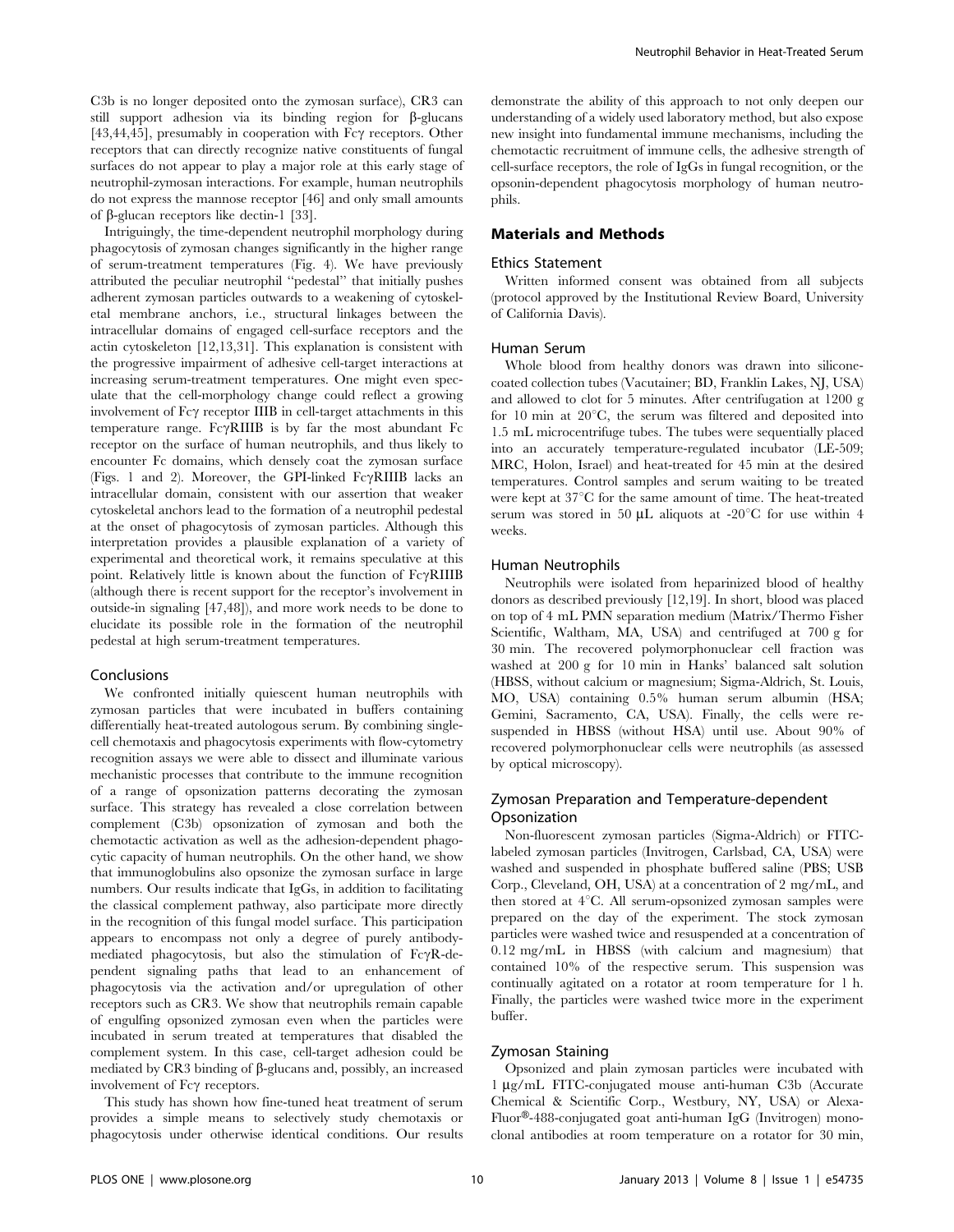and washed twice. The mean fluorescence intensity per zymosan particle was measured using an Attune® Acoustic Focusing Flow Cytometer (Life Technologies, Carlsbad, CA, USA).

## Single-cell Experiments

Our micropipetting setup [49] and dual-micropipette phagocytosis experiments [12,19] were described previously. In short, micropipettes with cylindrical, evenly broken tips of the desired inner diameter (typically  $2-3 \mu m$ ) were routinely manufactured before each experiment. Each pipette was mounted on a motorized 3-axis manipulator. Custom-written software allowed us to control up to two pipettes with a single game joystick. The shape of each pipette and the pipette-mounting angle enabled us to pick up cells and targets and lift them above the chamber bottom while providing a clear view of the aspirated cell projection.

The experiment chamber was created by trapping buffer solution (HBSS with calcium and magnesium, usually supplemented with 10% autologous serum) between two horizontal microscope coverslips. Apposing pipettes accessed the interior of this chamber through two open sides. Vertically movable water reservoirs controlled the pipette-aspiration pressure with high resolution. The aspiration pressure of the cell-holding pipette was monitored in real time by measuring the height difference between the reservoir connected to the pipette and a pre-zeroed reference reservoir.

For each experiment, a small volume of cell suspension ( $\sim$ 5  $\mu$ L) was deposited into the chamber. To maintain the neutrophils in a quiescent state, the bottom coverslip had been coated covalently with 2-[methoxy (polyethyleneoxy) propyl] trimethoxysilane

#### References

- 1. Rudnicki MA, McBurney MW (1987) Cell culture methods and induction of differentiation of embryonal carcinoma cell lines. In: Robertson EJ, editor. Teratocarcinomas and Embryonic Stem Cells - A Practical Approach. Oxford: IRL Press Ltd. 19–49.
- 2. Weiss SA, Whitford WG, Gorfien SF, Godwin GP (1995) Insect cell-culture techniques in serum-containing medium. Methods Mol Biol 39: 65–78.
- 3. Casals J, Palacios R (1941) The Complement Fixation Test in the Diagnosis of Virus Infections of the Central Nervous System. J Exp Med 74: 409–426.
- 4. Boulanger P (1960) Technique of a Modified Direct Complement-Fixation Test for Viral Antibodies in Heat Inactivated Cattle Serum. Can J Comp Med Vet Sci 24: 262–269.
- 5. Jungkind DL, DiRenzo SA, Young SJ (1986) Effect of using heat-inactivated serum with the Abbott human T-cell lymphotropic virus type III antibody test. J Clin Microbiol 23: 381–382.
- 6. Wang GR, Yang JY, Lin TL, Chen HY, Horng CB (1997) Temperature effect on the sensitivity of ELISA, PA and WB to detect anti-HIV-1 antibody and infectivity of HIV-1. Zhonghua Yi Xue Za Zhi (Taipei) 59: 325–333.
- 7. Smith MR, Shin HS, Wood WB Jr (1969) Natural immunity to bacterial infections: the relation of complement to heat-labile opsonins. Proc Natl Acad Sci U S A 63: 1151–1156.
- 8. Verhoef J, Peterson PK, Kim Y, Sabath LD, Quie PG (1977) Opsonic Requirements for Staphylococcal Phagocytosis - Heterogeneity among Strains. Immunology 33: 191–197.
- 9. Ferrante A, Thong YH (1979) Requirement of heat-labile opsonins for maximal phagocytosis of Candida albicans. Medical Mycology 17: 293–297.
- 10. Epps DE, Williams RC, Jr (1976) Serum chemotactic inhibitory activity: heat activation of chemotactic inhibition. Infect Immun 13: 741–749.
- 11. Dahl MV, Lindroos WE (1979) Leukocyte chemotaxis under agarose: Manipulations of serum and plasma before incorporation into agarose can influence cell movement. Journal of Immunological Methods 29: 301–310.
- 12. Lee C-Y, Herant M, Heinrich V (2011) Target-specific mechanics of phagocytosis: protrusive neutrophil response to zymosan differs from the uptake of antibody-tagged pathogens. J Cell Sci 124: 1106–1114.
- 13. Heinrich V, Lee C-Y (2011) Blurred line between chemotactic chase and phagocytic consumption: an immunophysical single-cell perspective. Journal of Cell Science 124: 3041–3051.
- 14. Lam J, Herant M, Dembo M, Heinrich V (2009) Baseline mechanical characterization of J774 macrophages. Biophysical Journal 96: 248–254.
- 15. Pillemer L, Ecker EE (1941) Anticomplementary factor in fresh yeast. J Biol Chem 137: 139–142.
- 16. Di Carlo FJ, Fiore JV (1958) On the composition of zymosan. Science 127: 756– 757.

(PEG-silane; Gelest, Inc., Morrisville, PA, USA) as described earlier [14]. All single-cell experiments were carried out at room temperature.

## Bulk Cell-target Recognition Experiments in Suspension

Typically 250  $\mu$ L of cells at 10<sup>6</sup> cells/mL HBSS (with calcium and magnesium, usually supplemented with 10% of the respective autologous serum) were incubated with  $30 \mu L$  of FITC-zymosan suspension at a cell:target ratio of  $\sim$ 1:10. The mixtures were placed on a rotator for 60 min (at room temperature), then fixed with 2% formaldehyde and diluted  $\sim$  20 times. The samples were analyzed using an Attune® Acoustic Focusing Flow Cytometer (Life Technologies).

## Statistical Analysis

Significance of the differences between means was established by ANOVA and Tukey's test using Origin (OriginLab Corp.) or JMP (SAS Institute Inc.) software. Sets of flow-cytometry experiments that had been performed in parallel (e.g., when using the same batch of cells in a series of temperature-dependence tests) were analyzed as blocks; the means over repeats of such tests were obtained as block-centered means by ANOVA.

# Author Contributions

Conceived and designed the experiments: VH. Performed the experiments: AM CYL. Analyzed the data: AM CYL VH. Contributed reagents/ materials/analysis tools: VH. Wrote the paper: VH AM.

- 17. Zhelev DV, Alteraifi AM, Chodniewicz D (2004) Controlled pseudopod extension of human neutrophils stimulated with different chemoattractants. Biophys J 87: 688–695.
- 18. Zhelev DV, Alteraifi AM, Hochmuth RM (1996) F-actin network formation in tethers and in pseudopods stimulated by chemoattractant. Cell Motil Cytoskeleton 35: 331–344.
- 19. Herant M, Heinrich V, Dembo M (2005) Mechanics of neutrophil phagocytosis: behavior of the cortical tension. J Cell Sci 118: 1789–1797.
- 20. Herant M, Heinrich V, Dembo M (2006) Mechanics of neutrophil phagocytosis: experiments and quantitative models. J Cell Sci 119: 1903–1913.
- 21. Hamburger HJ (1927) DieTechnik des Arbeitens mit Phagocyten zu biologischen Zwecken. In: Abderhalden E, editor. Handbuch der Biologischen Arbeitsmethoden. Berlin: Urban and Schwarzenberg. 953–992.
- 22. Guo RF, Ward PA (2005) Role of C5a in inflammatory responses. Annu Rev Immunol 23: 821–852.
- 23. Murphy KP, Travers P, Walport M (2007) Janeway's Immunobiology. New York: Garland Science. 928 p.
- 24. Ecker EE, Pillemer L, Seifter S (1943) Immunochemical Studies on Human Serum: I. Human Complement and Its Components. J Immunol 47: 181–193.
- 25. Putnam FW (1987) The Plasma Proteins: Structure, Function, and Genetic Control. New York: Academic Press.
- 26. Weatherby D, Ferguson S (2004) Blood Chemistry and CBC Analysis. Ashland: Bear Mountain Publishing.
- 27. Chiani P, Bromuro C, Cassone A, Torosantucci A (2009) Anti-beta-glucan antibodies in healthy human subjects. Vaccine 27: 513–519.
- 28. Torosantucci A, Chiani P, Bromuro C, De Bernardis F, Palma AS, et al. (2009) Protection by anti-beta-glucan antibodies is associated with restricted beta-1,3 glucan binding specificity and inhibition of fungal growth and adherence. PLoS One 4: e5392.
- 29. Soltis RD, Hasz D, Morris MJ, Wilson ID (1979) The effect of heat inactivation of serum on aggregation of immunoglobulins. Immunology 36: 37–45.
- 30. Vermeer AWP, Norde W (2000) The Thermal Stability of Immunoglobulin: Unfolding and Aggregation of a Multi-Domain Protein. Biophysical Journal 78: 394–404.
- 31. Herant M, Lee C-Y, Dembo M, Heinrich V (2011) Protrusive push versus enveloping embrace: Computational model of phagocytosis predicts key regulatory role of cytoskeletal membrane anchors. PLoS Computational Biology 7: e1001068.
- 32. Scribner DJ, Fahrney D (1976) Neutrophil receptors for IgG and complement: their roles in the attachment and ingestion phases of phagocytosis. J Immunol 116: 892–897.